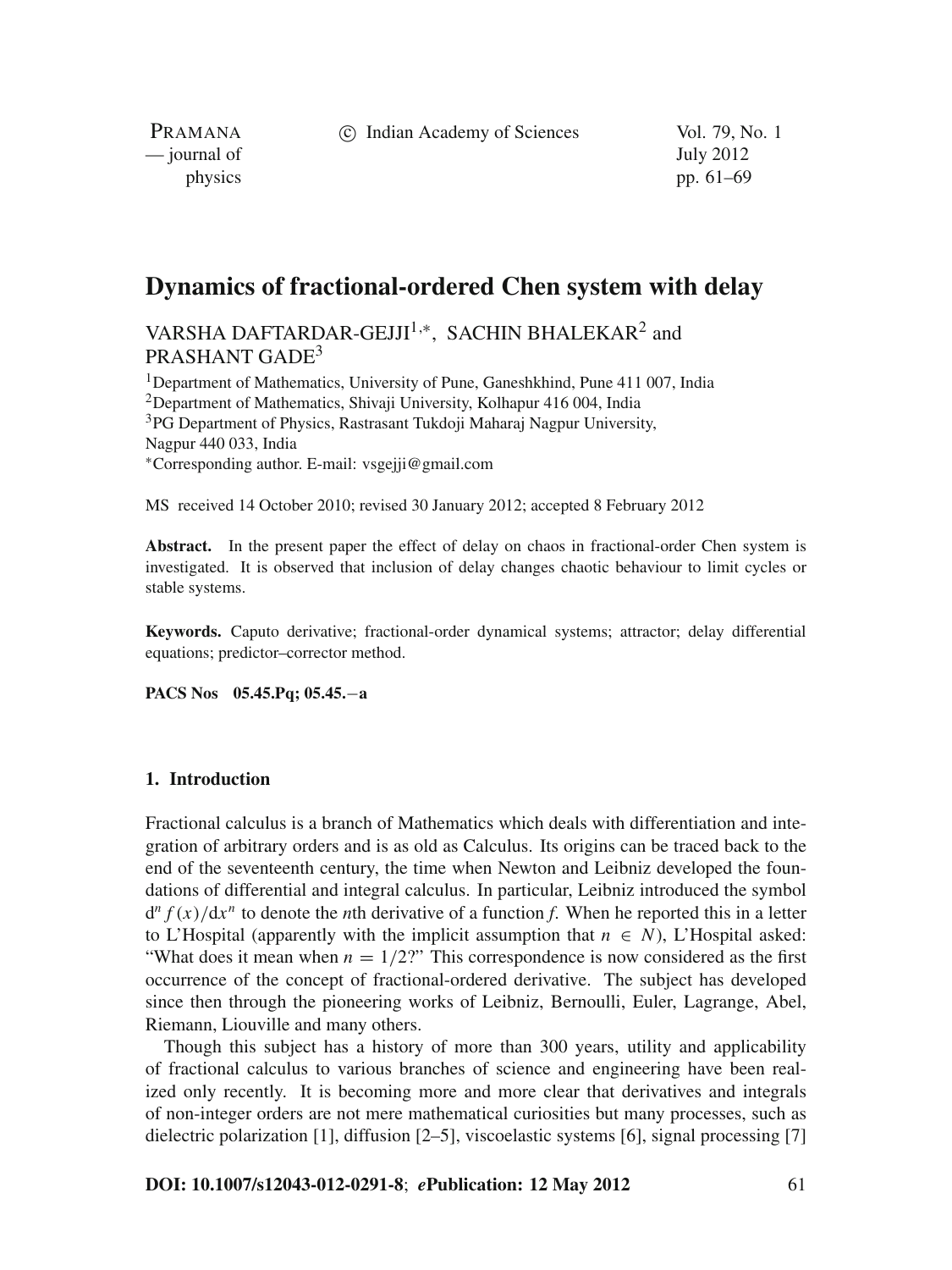etc. can be modelled effectively by incorporating fractional-ordered derivatives and integrals. Fractional calculus is also proven useful in modelling biological, biophysical and bio-engineering phenomena [8].

There has been an explosion of activity in dynamical systems theory in the past two decades. Most activity is centred on ordinary differential equations (ODE) and difference equations. The qualitative behaviour of ordinary differential equations is now well understood. Different qualitative behaviours and transitions between those are studied using bifurcation theory. In one-dimensional dynamical systems, the only possible attractor is a fixed point while in two dimensions two attractors are possible; a fixed point and a limit cycle. In three dimensions or above, we can see a chaotic attractor as well. What happens to this classification for fractional differential equations? Fractional differential equations open new possibilities since the evolution depends on entire history.

Fractional differential equations are more stable than their ODE counterpart. For example, fractional version of the harmonic oscillator equations behaves like a damped harmonic oscillator [9]. A marginally stable case with a limit cycle can appear for fractional differential equations of order less than two [10]. Several interesting differences are spotted in ref. [10]. The two-norm is no longer conserved. In fact, the radius of the final contour is larger than the location of the initial condition and as the dimensionality tends to zero, radius diverges to infinity. Nonetheless, marginally stable oscillator shows a periodic behaviour even in dimension close to zero in commensurate order system. Thus, it is possible to have periodic behaviour in systems with dimensionality close to zero.

How about chaotic systems? One of the oldest systems where chaos has been discovered is the Lorenz system. In 1963, Lorenz [11] discovered chaotic solutions to a system of three autonomous ordinary differential equations. Later, several dynamical systems exhibiting chaos have been presented in various branches of science [12]. Grigorenko and Grigorenko [13] extended the study of this prototypical system to equations of fractionalorder and observed that it is possible to observe chaos in such systems. Fractional systems with dimensionality (sum of orders of differential equations) less than three have been reported to exhibit chaos; though this is not very surprising since fractional-order systems are systems with long memory. The chaos does not disappear abruptly as the dimension is reduced from three. It smoothly changes its nature and disappears at some lower order. This work has been extended to several other systems (see [14], and references therein) in later works from the viewpoints of theoretical understanding as well as applications such as secure communication. One problem encountered in this context has been to find 'minimum dimension for which the system displays chaos'.

However, there are other questions of interest. Though Lorenz system is one of the oldest, most studied and in some sense prototypical example of chaos, questions have been posed on all possible types of nonlinearities which could yield chaos in three dimensions. Lorenz system has two quadratic nonlinear terms, and there have been attempts to find different classes of such systems. Rössler [15] gave another model of differential equations which will yield chaos. Sprott worked extensively on the problem of finding various possible examples of three differential equations which can yield chaos and even proposed a 'simplest' such flow [16]. One system which is qualitatively different from Lorenz system and displays chaos, is the Chen system [17]. It is a system which shows a chaotic attractor which is not equivalent to Lorenz attractor in the sense that there is no diffeomorphism connecting the two [18]. However, Lorenz and Chen's equations are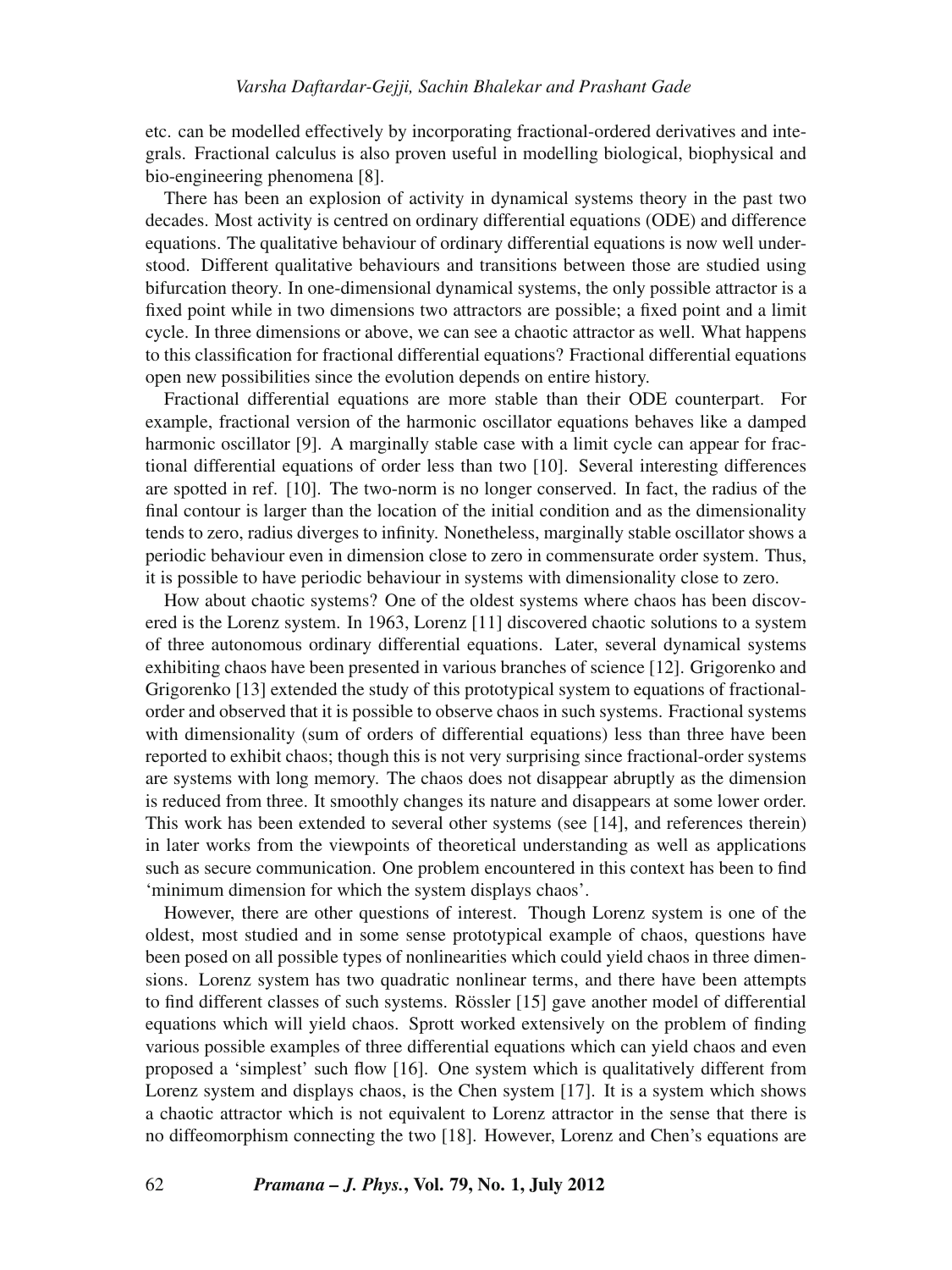## *Dynamics of fractional-ordered Chen system with delay*

very similar except the evolution of one of the variables. Thus, it is still considered a dual of Lorenz system [19]. Essentially they look at the linear part of evolution equations and classify the systems according to the sign of the product of off-diagonal terms. Thus there is yet another system called Lu system which describes the case when this product is zero [20]. The Chen system is a relatively new system and we have much less understanding of Chen system compared to Lorenz system. Thus it is worthwhile to consider different variants of Chen system and see the qualitative changes in attractor and routes to chaos, if any. In this connection, there have been attempts to introduce delay in Chen system and to introduce fractional Chen system. In this work, we have attempted to simulate a fractional Chen system with delay and study if it is still able to display chaos and how the chaos is achieved.

It should be remarked here that performing simulations of equation with delay or fractional differential equations is a rather cumbersome task and combining these two makes the simulations rather formidable. The fractional differential equations tend to lower the dimensionality of the differential equations in question. However, introducing delay in differential equation makes it infinite-dimensional. Thus, even a single ordinary differential equation with delay can display chaos [21]. We note that delay differential equations (DDE) have been useful in several contexts [22–26]. Because of their wide applicability, study of fractional DDEs is of theoretical and practical interest.

In the next sections, we present the time-delayed version of fractional-order Chen system [27] and investigate the existence of chaos. It is observed that chaotic systems get stabilized for suitable values of delay. Periodic motion and limit cycles are also observed in some cases.

### **2. Preliminaries**

Basic definitions and properties of fractional derivative/integrals are given below [28,29].

#### 2.1 *Fractional calculus*

A real function  $f(t)$ ,  $t > 0$  is said to be in space  $C_\alpha$ ,  $\alpha \in \Re$  if there exists a real number  $p(> \alpha)$ , such that  $f(t) = t^p f_1(t)$  where  $f_1(t) \in C[0, \infty)$ .

A real function  $f(t)$ ,  $t > 0$  is said to be in space  $C_{\alpha}^{m}$ ,  $m \in \mathbb{N} \cup \{0\}$  if  $f^{(m)} \in C_{\alpha}$ .

Let  $f \in C_\alpha$  and  $\alpha \ge -1$ , then the (left-sided) Riemann–Liouville integral of order  $\mu$ ,  $\mu > 0$  is given by

$$
I^{\mu} f(t) = \frac{1}{\Gamma(\mu)} \int_0^t (t - \tau)^{\mu - 1} f(\tau) d\tau, \quad t > 0.
$$
 (1)

The (left-sided) Caputo fractional derivative of  $f, f \in C^{m}_{-1}, m \in \mathbb{N} \cup \{0\}$ , is defined as

$$
D^{\mu} f(t) = \frac{d^{m}}{dt^{m}} f(t), \quad \mu = m
$$
  
=  $I^{m-\mu} \frac{d^{m} f(t)}{dt^{m}}, \quad m-1 < \mu < m, \quad m \in \mathbb{N}.$  (2)

*Pramana – J. Phys.***, Vol. 79, No. 1, July 2012** 63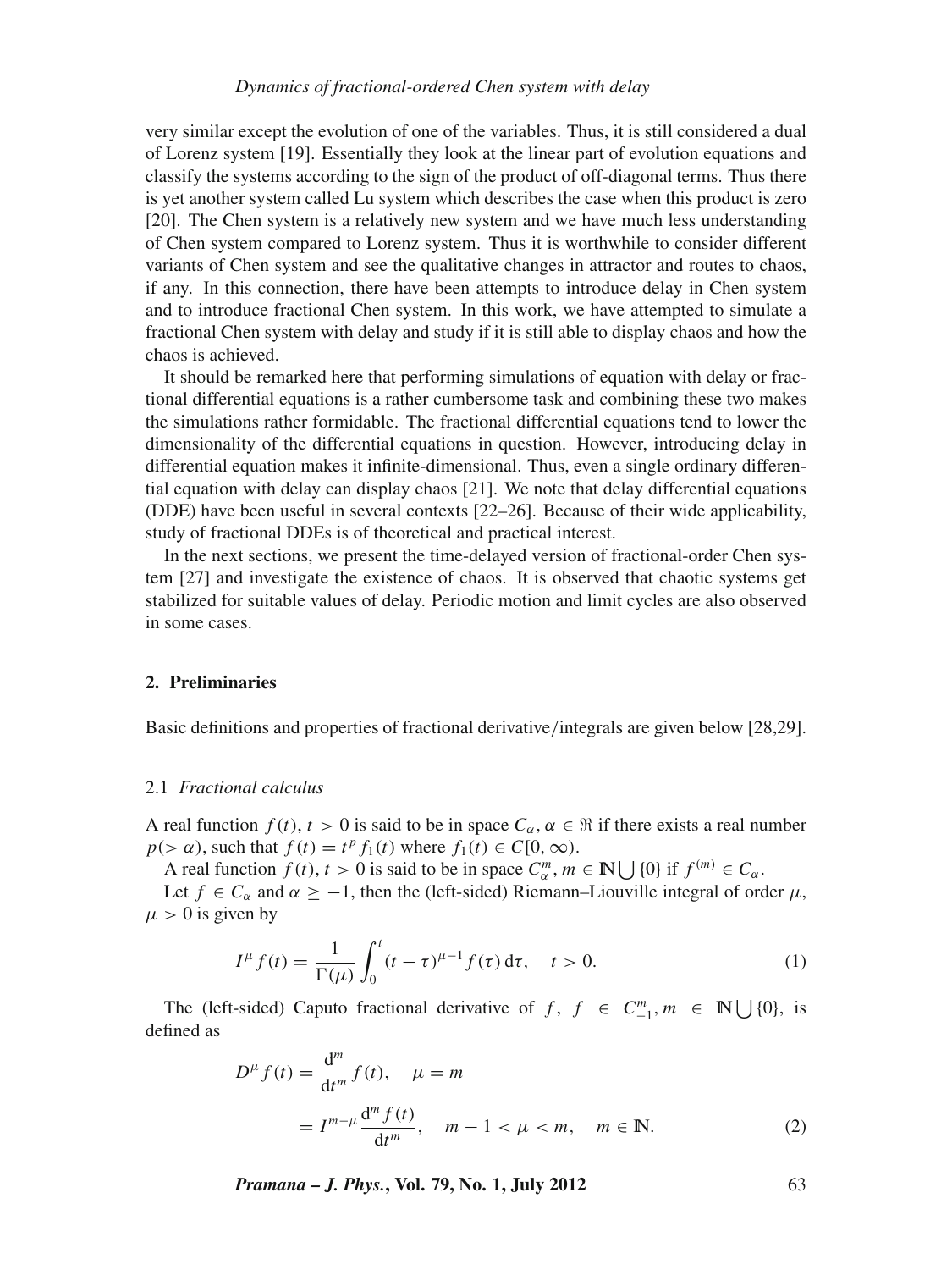Note that for  $m - 1 < u \le m$ ,  $m \in \mathbb{N}$ ,

$$
I^{\mu}D^{\mu}f(t) = f(t) - \sum_{k=0}^{m-1} \frac{d^k f}{dt^k}(0) \frac{t^k}{k!},
$$
\n(3)

$$
I^{\mu}t^{\nu} = \frac{\Gamma(\nu+1)}{\Gamma(\mu+\nu+1)}t^{\mu+\nu}.
$$
\n(4)

### 2.2 *Numerical method for sol*v*ing fractional differential equations*

Standard numerical methods used for solving ordinary differential equations have to be modified for solving fractional differential equations (FDE). A modification of Adams– Bashforth–Moulton algorithm is proposed by Diethelm *et al* [30,31] to solve FDEs. Bhalekar and Daftardar-Gejji [32] have extended this algorithm for fractional differential equations involving delay, as follows: Consider the following FDDE:

$$
D_t^{\alpha} y(t) = f(t, y(t), y(t - \tau)), \quad t \in [0, T], \quad 0 < \alpha \le 1 \tag{5}
$$

$$
y(t) = g(t), \quad t \in [-\tau, 0].
$$
 (6)

Consider a uniform grid

$$
\{t_n = nh : n = -k, -k + 1, \ldots, -1, 0, 1, \ldots, N\}
$$

where *k* and *N* are integers such that  $h = T/N$  and  $h = \tau/k$ . Let

$$
y_h(t_j) = g(t_j), \quad j = -k, -k+1, \dots, -1, 0 \tag{7}
$$

and note that

$$
y_h(t_j - \tau) = y_h(jh - kh) = y_h(t_{j-k}), \quad j = 0, 1, ..., N.
$$
 (8)

Suppose we have already calculated approximations  $y_h(t_j) \approx y(t_j)$ ,  $(j = -k, -k + 1)$  $1, \ldots, -1, 0, 1, \ldots, n$  and we want to calculate  $y_h(t_{n+1})$  using

$$
y(t_{n+1}) = g(0) + \frac{1}{\Gamma(\alpha)} \int_0^{t_{n+1}} (t_{n+1} - \xi)^{\alpha - 1} f(\xi, y(\xi), y(\xi - \tau)) d\xi.
$$
 (9)

Note that eq. (9) is obtained by applying  $I_{t_{n+1}}^{\alpha}$  on both sides of (5) and using (6). We use approximations  $y_h(t_n)$  for  $y(t_n)$  in (9). Further, the integral in eq. (9) is evaluated using product trapezoidal quadrature formula. The corrector formula is thus

$$
y_h(t_{n+1}) = g(0) + \frac{h^{\alpha}}{\Gamma(\alpha+2)} f(t_{n+1}, y_h(t_{n+1}), y_h(t_{n+1}-\tau))
$$
  
+ 
$$
\frac{h^{\alpha}}{\Gamma(\alpha+2)} \sum_{j=0}^n a_{j,n+1} f(t_j, y_h(t_j), y_h(t_j-\tau))
$$
  
= 
$$
g(0) + \frac{h^{\alpha}}{\Gamma(\alpha+2)} f(t_{n+1}, y_h(t_{n+1}), y_h(t_{n+1-k}))
$$
  
+ 
$$
\frac{h^{\alpha}}{\Gamma(\alpha+2)} \sum_{j=0}^n a_{j,n+1} f(t_j, y_h(t_j), y_h(t_{j-k})),
$$
 (10)

64 *Pramana – J. Phys.***, Vol. 79, No. 1, July 2012**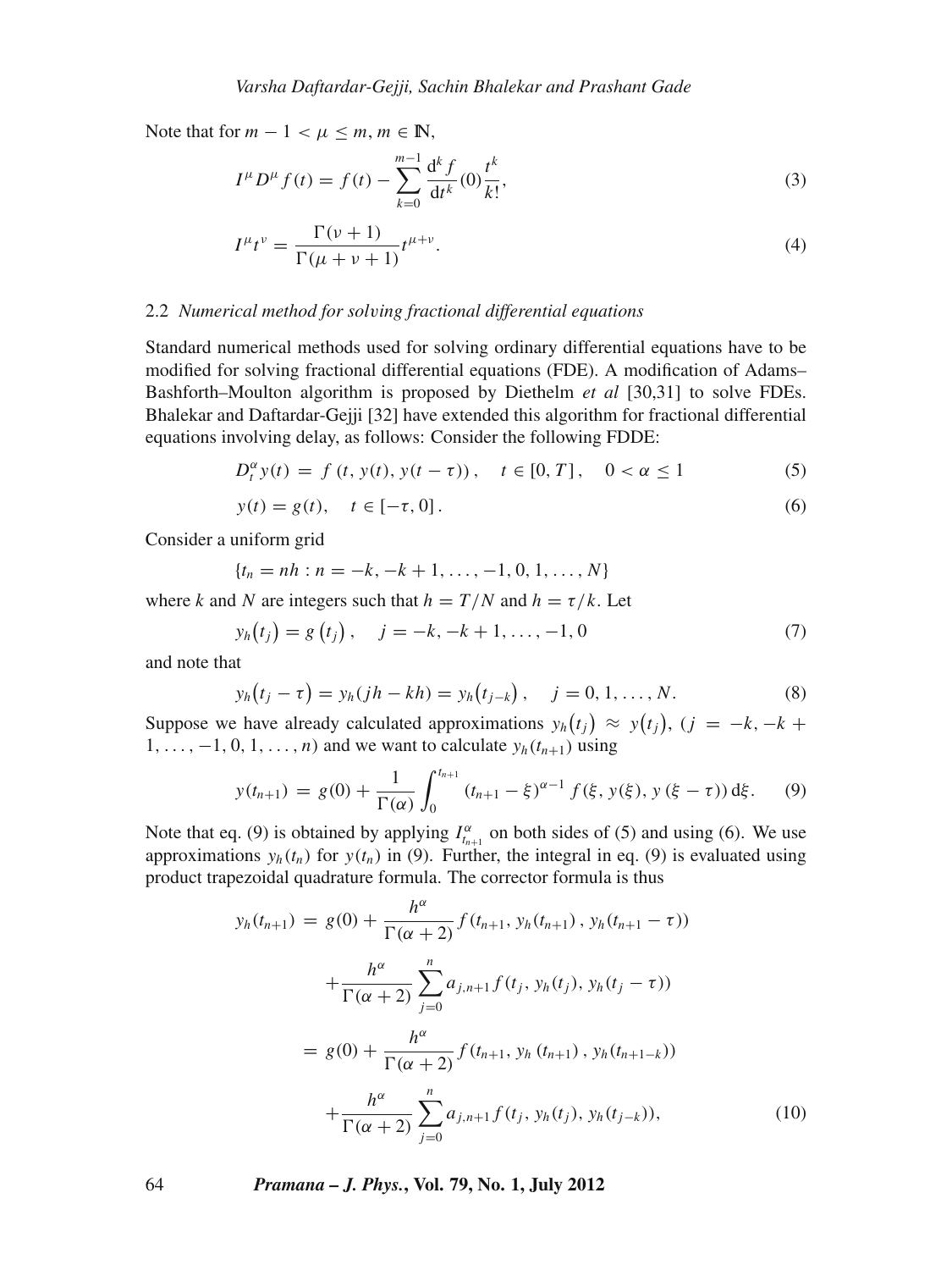where  $a_{i,n+1}$  are given by

$$
a_{j,n+1} = \begin{cases} n^{\alpha+1} - (n - \alpha)(n+1)^{\alpha}, & \text{if } j = 0, \\ (n - j + 2)^{\alpha+1} + (n - j)^{\alpha+1} \\ -2(n - j + 1)^{\alpha+1}, & \text{if } 1 \le j \le n, \\ 1, & \text{if } j = n + 1. \end{cases}
$$
(11)

The unknown term  $y_h(t_{n+1})$  appears on both sides of (10) and due to nonlinearity of *f*, eq. (10) cannot be solved explicitly for  $y_h(t_{n+1})$ . So we replace the term  $y_h(t_{n+1})$  on the right-hand side by an approximation  $y_h^P(t_{n+1})$ , called predictor. Product rectangle rule is used in (9) to evaluate the predictor term

$$
y_h^P(t_{n+1}) = g(0) + \frac{1}{\Gamma(\alpha)} \sum_{j=0}^n b_{j,n+1} f(t_j, y_h(t_j), y_h(t_j - \tau))
$$
  
=  $g(0) + \frac{1}{\Gamma(\alpha)} \sum_{j=0}^n b_{j,n+1} f(t_j, y_h(t_j), y_h(t_{j-k})),$  (12)

where  $b_{i,n+1}$  is given by

$$
b_{j,n+1} = \frac{h^{\alpha}}{\alpha} ((n+1-j)^{\alpha} - (n-j)^{\alpha}).
$$
 (13)

# **3. Fractional-order Chen system with time delay**

Li and Peng [27] proposed the follwing fractional version of the Chen system:

$$
D^{\alpha}x(t) = a(y(t) - x(t)),
$$
  
\n
$$
D^{\alpha}y(t) = (c - a)x(t) - x(t)z(t) + cy(t),
$$
  
\n
$$
D^{\alpha}z(t) = x(t)y(t) - bz(t),
$$
\n(14)

where  $a = 35$ ,  $b = 3$ ,  $c = 27$  and  $\alpha \in (0, 1)$ .





**Figure 1.** Phase portraits for  $\alpha = 1$ ,  $\tau = 0.009$ . **Figure 2.** Phase portraits for  $\alpha = 1$ ,  $\tau = 0.010$ .

*Pramana – J. Phys.***, Vol. 79, No. 1, July 2012** 65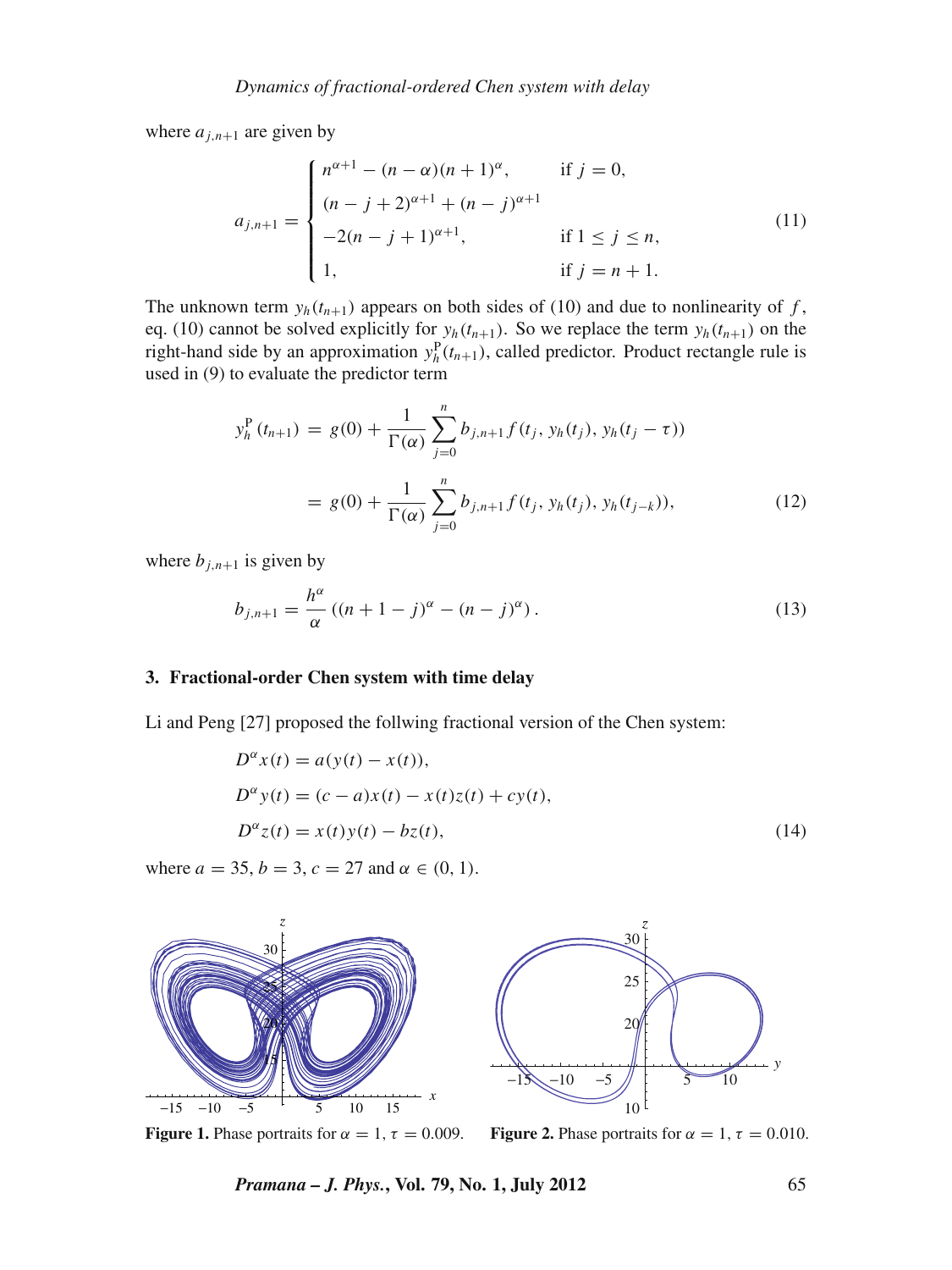In this work we consider the generalization of the system (14) which involves timedelay:

$$
D^{\alpha}x(t) = a(y(t) - x(t - \tau)),
$$
  
\n
$$
D^{\alpha}y(t) = (c - a)x(t - \tau) - x(t)z(t) + cy(t),
$$
  
\n
$$
D^{\alpha}z(t) = x(t)y(t) - bz(t - \tau),
$$
  
\n
$$
x(t) = 0.2, \quad y(t) = 0, \quad z(t) = 0.5 \quad \text{for } t \in [-\tau, 0].
$$
\n(15)

# **4. Numerical simulations**

• For  $\alpha = 1$ , the system (15) shows chaotic behaviour for  $0 \le \tau < 0.010$ . Figure 1 shows *xz*-phase portrait for the system with  $\tau = 0.009$ . Two-cycle is observed for









**Figure 5.** Time series for  $\alpha = 1$ ,  $\tau = 0.017$ . **Figure 6.** Phase portraits for  $\alpha = 1$ ,  $\tau = 0.017$ .



 $7.0$   $7.5$  8.0 8.5  $^{\circ}$  x

66 *Pramana – J. Phys.***, Vol. 79, No. 1, July 2012**

18.5

19.0

19.5

20.0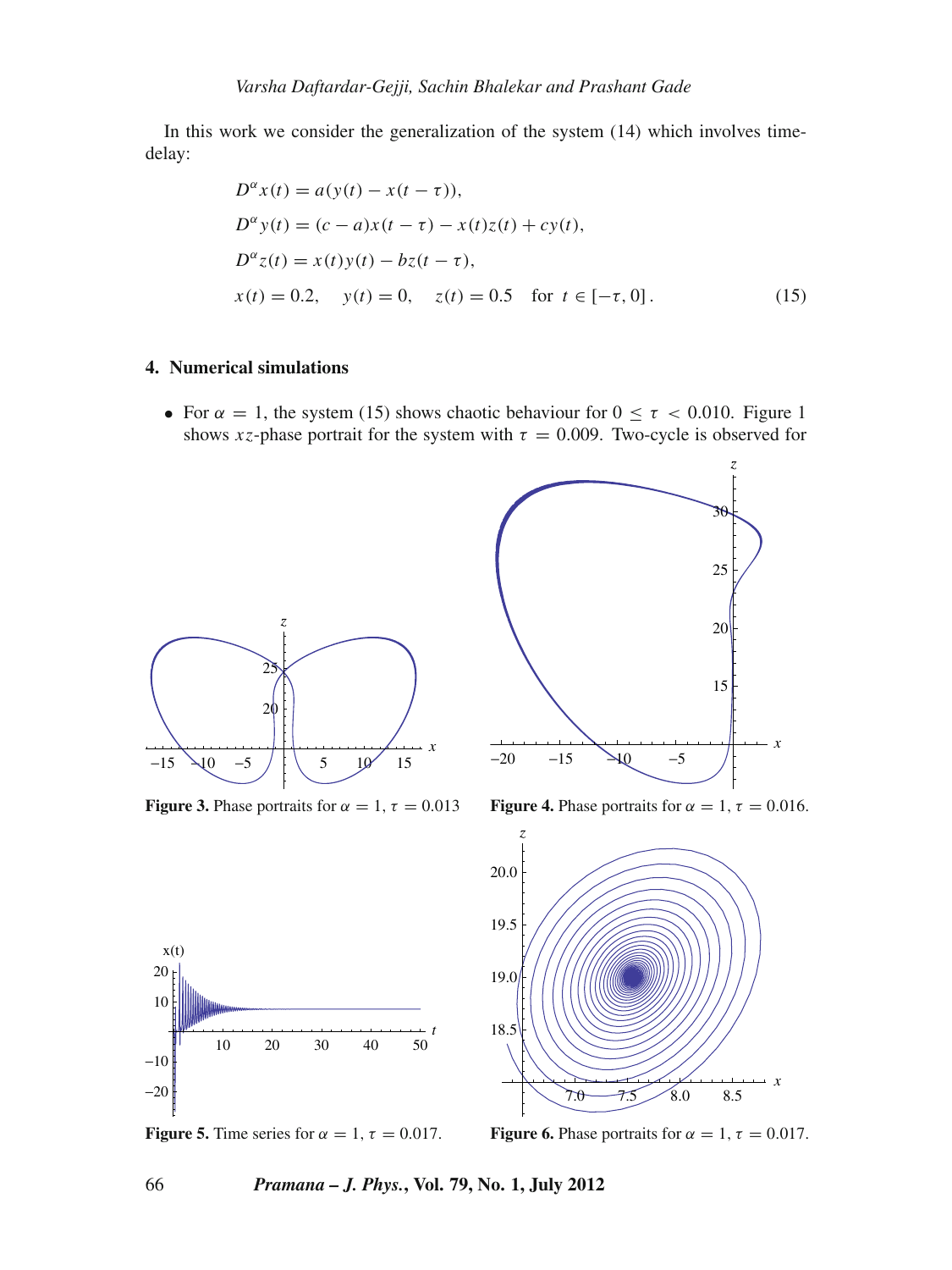## *Dynamics of fractional-ordered Chen system with delay*

 $\tau = 0.010$  (figure 2). The system shows periodic behaviour for  $0.010 \le \tau \le 0.017$ . Cycles are shown in figures 3 and 4 for  $\tau = 0.013$  and  $\tau = 0.016$  respectively. Stable orbits are observed at  $\tau = 0.017$  (figures 5 and 6).

• For  $\alpha = 0.97$ , chaos is observed for  $0 \le \tau \le 0.005$ . Figure 7 shows chaotic *yz*phase portrait for  $\tau = 0.005$ . A limit cycle is observed for  $\tau = 0.007$  (figure 8). The system then becomes chaotic once again at  $\tau = 0.009$  (figure 9). If  $\tau$  is increased further, system tends to periodicity (figure 10,  $\tau = 0.013$ ) and becomes stable finally (figures 11 and 12,  $\tau = 0.015$ ).



**Figure 7.** Phase portraits for  $\alpha = 0.97$ ,  $\tau =$ 0.005.



**Figure 8.** Phase portraits for  $\alpha = 0.97$ ,  $\tau =$ 0.007.



**Figure 9.** Phase portraits for  $\alpha = 0.97$ ,  $\tau =$ 0.009.



**Figure 11.** Time series for  $\alpha = 0.97$ ,  $\tau = 0.015$ . **Figure 12.** Time series for  $\alpha = 0.97$ ,  $\tau = 0.015$ .



**Figure 10.** Phase portraits for  $\alpha = 0.97$ ,  $\tau =$ 0.013.



*Pramana – J. Phys.***, Vol. 79, No. 1, July 2012** 67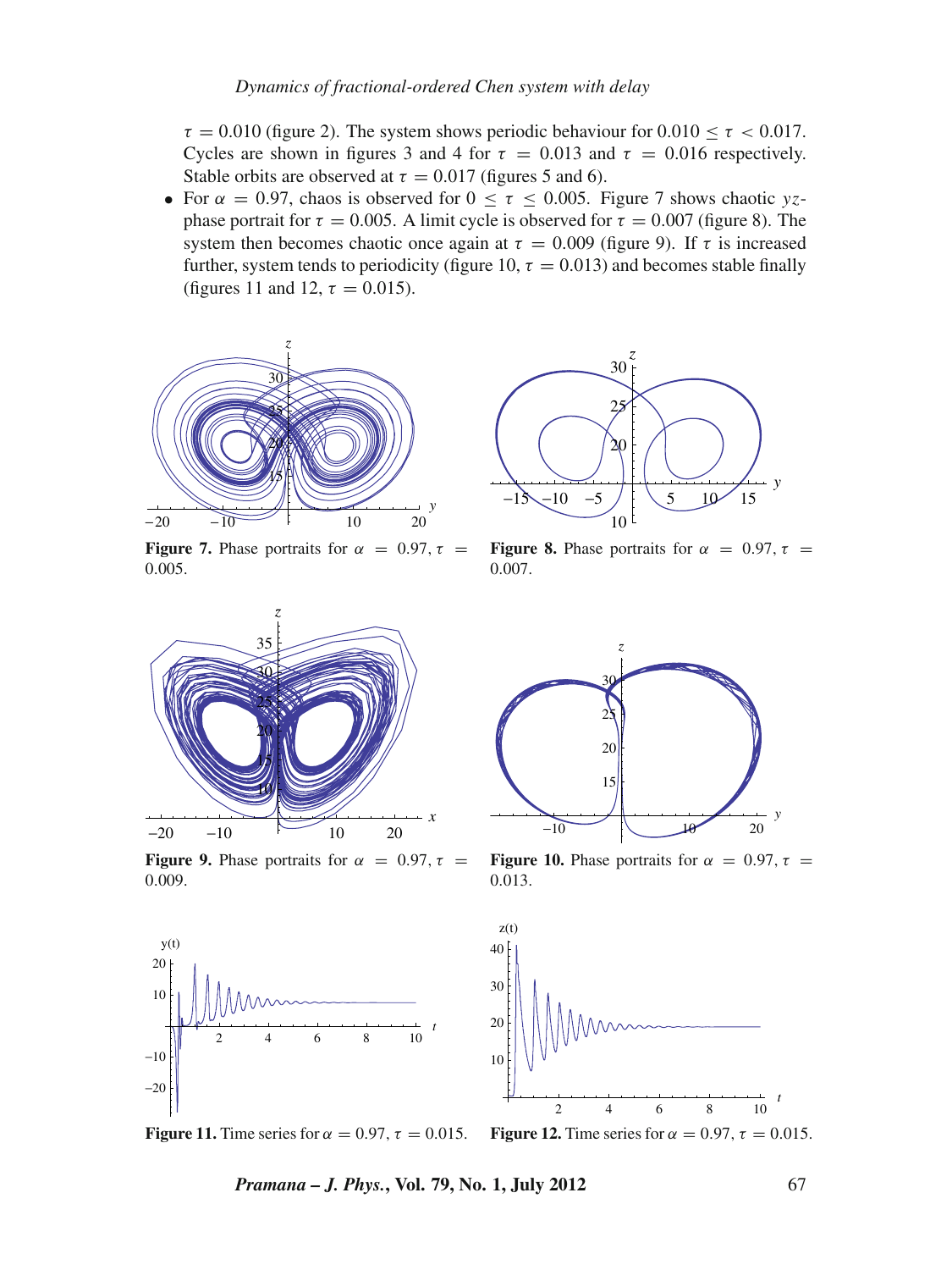

**Figure 13.** Phase portraits for  $\alpha = 0.94$ ,  $\tau =$ 0.009. **Figure 14.** Time series for  $\alpha = 0.94$ ,  $\tau = 0.010$ .

• For  $\alpha = 0.94$ , aperiodic behaviour is observed for  $0 \le \tau \le 0.009$ . Chaotic phase portrait for  $\tau = 0.009$  is shown in figure 13. The system gets stabilized for larger values of  $\tau$ . Figure 14 shows waveform  $x(t)$  for  $\tau = 0.01$ .

*Mathematica* 7 has been used for computations in the present paper.

# **5. Conclusions**

Fractional-order Chen system with time-delay is investigated. Numerical experiments are performed for different values of the derivative and the time-delay term. It is observed that chaotic system gets stabilized for some values of delay. Limit cycles are also observed in some cases.

We can observe striking resemblence between these phase portraits and those obtained for the original system by Chen [33]. We see a period-doubling type route to chaos. Thus, structural properties of fractional and delayed system vary smoothly from the system of ordinary differential equations without delay. However, for smaller values of the derivative, system loses its chaotic character.

As is evident from phase portraits, introducing these variations seem to change the dynamics in a rather smooth manner.

### **Acknowledgements**

V Daftardar-Gejji acknowledges the Department of Science and Technology, New Delhi, India for the Research Grants (Project No SR/S2/HEP-024/2009).

## **References**

- [1] H H Sun, A A Abdelwahad and B Onaral, *IEEE Trans. Automat. Control* **29**, 441 (1984)
- [2] W R Schneider and W Wyss, *J. Math. Phys.* **30(1)**, 134 (1989)
- [3] F Mainardi, Y Luchko and G Pagnini, *Fractional Calculus and Appl. Anal.* **4(2)**, 153 (2001)
- [4] V Daftardar-Gejji and H Jafari, *Australian J. Math. Anal. Appl.* **3**, 1 (2006)
- [5] V Daftardar-Gejji and S Bhalekar, *Appl. Math. Comput.* **202**, 113 (2008)
- [6] M Caputo and F Mainardi, *Pure Appl. Geophys.* **91**, 134 (1971)